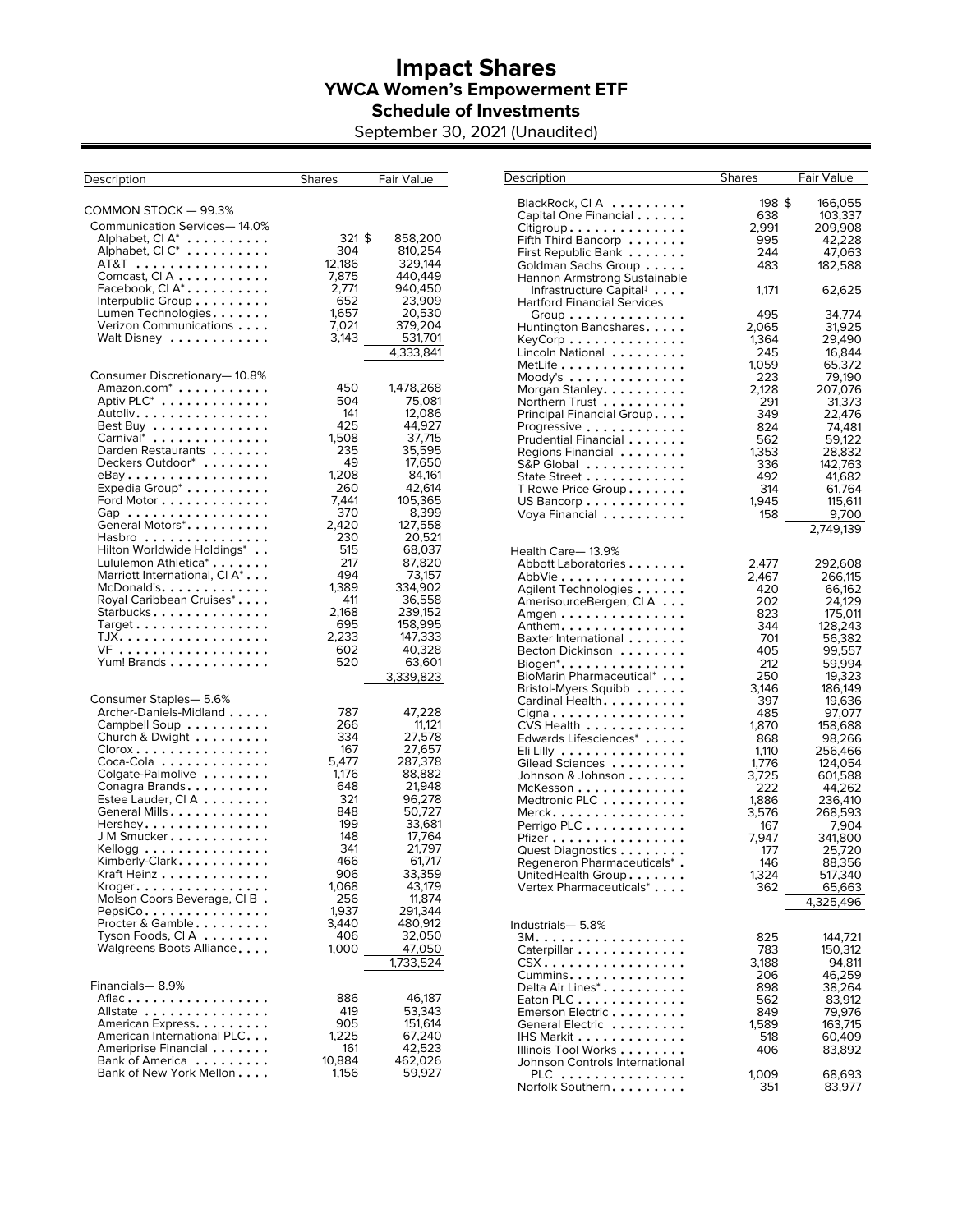# **Impact Shares YWCA Women's Empowerment ETF Schedule of Investments**

September 30, 2021 (Unaudited)

| Description                                                | <b>Shares</b> | Fair Value |
|------------------------------------------------------------|---------------|------------|
|                                                            |               |            |
| Owens Corning                                              | 141 \$        | 12,056     |
| Pentair PLC.                                               | 222           | 16,124     |
| Rockwell Automation                                        | 160           | 47,046     |
| Southwest Airlines $^*$ $\ldots \ldots \ldots$             | 555           | 28,544     |
| TransUnion.                                                | 261           | 29,313     |
| $T$ rex $*$                                                | 154           | 15,697     |
| Union Pacific                                              | 936           | 183,465    |
| United Parcel Service, CI B                                | 1,016         | 185,014    |
| Verisk Analytics, CIA                                      | 223           | 44,660     |
| Waste Management                                           | 537           | 80,206     |
| WW Grainger                                                | 60<br>248     | 23,584     |
| Xylem                                                      |               | 30,673     |
|                                                            |               | 1,795,323  |
| Information Technology-35.0%                               |               |            |
| Accenture PLC, CI A                                        | 1.681         | 537,786    |
| Adobe <sup>*</sup>                                         | 1,259         | 724,832    |
| Apple                                                      | 11,818        | 1,672,247  |
| Autodesk <sup>*</sup>                                      | 584           | 166,539    |
| Automatic Data Processing                                  | 596           | 119,152    |
| Enphase Energy <sup>*</sup>                                | 2,043         | 306,389    |
| First Solar*                                               | 1,594         | 152,163    |
| HP                                                         | 3,214         | 87,935     |
| Intel                                                      | 10,832        | 577,129    |
| Intuit                                                     | 719           | 387,908    |
| Keysight Technologies*                                     | 480           | 78,859     |
| Mastercard, CIA                                            | 1,225         | 425,908    |
| Microsoft                                                  | 6,053         | 1,706,462  |
| Motorola Solutions                                         | 443           | 102,918    |
| $NVIDIA$                                                   | 6,544         | 1,355,655  |
| PayPal Holdings*                                           | 1,637         | 425,964    |
| $QUALCOMM$                                                 | 3,017         | 389,132    |
| salesforce.com <sup>*</sup>                                | 2,434         | 660,149    |
| SolarEdge Technologies*                                    | 782           | 207,402    |
| TE Connectivity                                            | 885           | 121,440    |
| Visa, CIA                                                  | 2,368         | 527,472    |
| Workday, $CI A^*$                                          | 497           | 124,195    |
|                                                            |               | 10,857,636 |
|                                                            |               |            |
| Materials-1.5%                                             |               |            |
| Air Products and Chemicals                                 | 312           | 79,906     |
| Avery Dennison                                             | 114           | 23,622     |
| Celanese, CI $A. \ldots \ldots \ldots$                     | 157           | 23,651     |
| Dow                                                        | 1,063         | 61,186     |
| Ecolab                                                     | 348           | 72,600     |
| International Flavors &                                    |               |            |
| Fragrances                                                 | 349           | 46,668     |
| International Paper                                        | 724           | 40,486     |
| Mosaic                                                     | 473           | 16,896     |
| Newmont                                                    | 1,104         | 59,947     |
| PPG Industries.                                            | 332           | 47,479     |
|                                                            |               | 472,441    |
| Real Estate— 1.7%                                          |               |            |
| AvalonBay Communities <sup>‡</sup>                         | 190           | 42,111     |
| CBRE Group, CI $A^*$                                       | 466           | 45,370     |
| $Equinix^{\ddagger} \ldots \ldots \ldots \ldots \ldots$    | 122           | 96,396     |
| Equity LifeStyle Properties <sup>‡</sup>                   | 221           | 17,260     |
| Healthpeak Properties <sup><math>\ddagger</math></sup>     | 718           | 24,039     |
| Host Hotels & Resorts $\stackrel{*}{\cdot}\cdot\cdot\cdot$ | 967           | 15,791     |
| Iron Mountain <sup>#</sup>                                 | 387           | 16,815     |
| Prologis <sup>‡</sup>                                      | 1,021         | 128,064    |
| $\mathsf{Ventas}$ : $\dots\dots\dots\dots\dots$            | 506           | 27,936     |
| $\mathsf{VEREIT}^{\ddagger}$                               | 20            | 905        |
| Welltower <sup>#</sup>                                     | 574           | 47,298     |
| Weyerhaeuser <sup>#</sup>                                  | 1,037         | 36,886     |
| WP Carey‡<br>.                                             | 234           | 17,091     |
|                                                            |               | 515,962    |
|                                                            |               |            |
| Utilities-2.1%                                             |               |            |
| American Water Works                                       | 244           | 41,246     |

| Description                                                                                                                                                                                                                                                                                                                                  | <b>Shares</b>                                                                                                                        | Fair Value                                                                                                                                                                        |
|----------------------------------------------------------------------------------------------------------------------------------------------------------------------------------------------------------------------------------------------------------------------------------------------------------------------------------------------|--------------------------------------------------------------------------------------------------------------------------------------|-----------------------------------------------------------------------------------------------------------------------------------------------------------------------------------|
| Atlantica Sustainable<br>Infrastructure PLC.<br>Brookfield Renewable, CI A<br>CenterPoint Energy<br>CMS Energy.<br>Consolidated Edison<br>Dominion Energy.<br>Edison International<br>$Enterqy$<br>Essential Utilities<br>Eversource Energy $\dots \dots$<br>Exelon<br>NiSource<br>$PG\&E^*$<br>PPL<br>Sempra Energy<br>UGI<br>Vistra Energy | $1.646$ \$<br>2,440<br>781<br>392<br>466<br>1.105<br>516<br>272<br>294<br>469<br>1.363<br>511<br>1,989<br>1.053<br>442<br>277<br>652 | 56,804<br>94,696<br>19,213<br>23,414<br>33.827<br>80,687<br>28,623<br>27.012<br>13.547<br>38.346<br>65.887<br>12,381<br>19,094<br>29.358<br>55,913<br>11,806<br>11,149<br>663,003 |
| <b>Total Common Stock</b><br>$(Cost $26,638,531)$                                                                                                                                                                                                                                                                                            |                                                                                                                                      | 30,786,188                                                                                                                                                                        |
| SHORT-TERM INVESTMENT - 0.7%<br>Invesco Government & Agency,<br>CI Institutional, 0.026% (A)                                                                                                                                                                                                                                                 | 211,475                                                                                                                              | 211,475                                                                                                                                                                           |
| <b>Total Short-Term Investment</b><br>(Cost \$211,475)                                                                                                                                                                                                                                                                                       |                                                                                                                                      | 211,475                                                                                                                                                                           |
| Total Investments - 100.0%<br>$(Cost $26,850,006) \ldots \ldots$                                                                                                                                                                                                                                                                             |                                                                                                                                      | \$30,997,663                                                                                                                                                                      |

Percentages are based on Net Assets of \$30,987,439.

Non-income producing security.

‡ Real Estate Investment Trust (A) Rate shown represents the 7-day effective yield as of September 30, 2021.

#### $Cl - Class$

PLC — Public Limited Company

As of September 30, 2021, all of the Fund's investments were considered Level 1 of the fair value hierarchy, in accordance with the authoritative guidance under U.S. generally accepted accounting principles.

For the period ended September 30, 2021, there were no transfers in or out of Level 3.

 For more information regarding the Fund's policy regarding valuation of investments and other significant accounting policies, please refer to the Fund's most recent financial statements.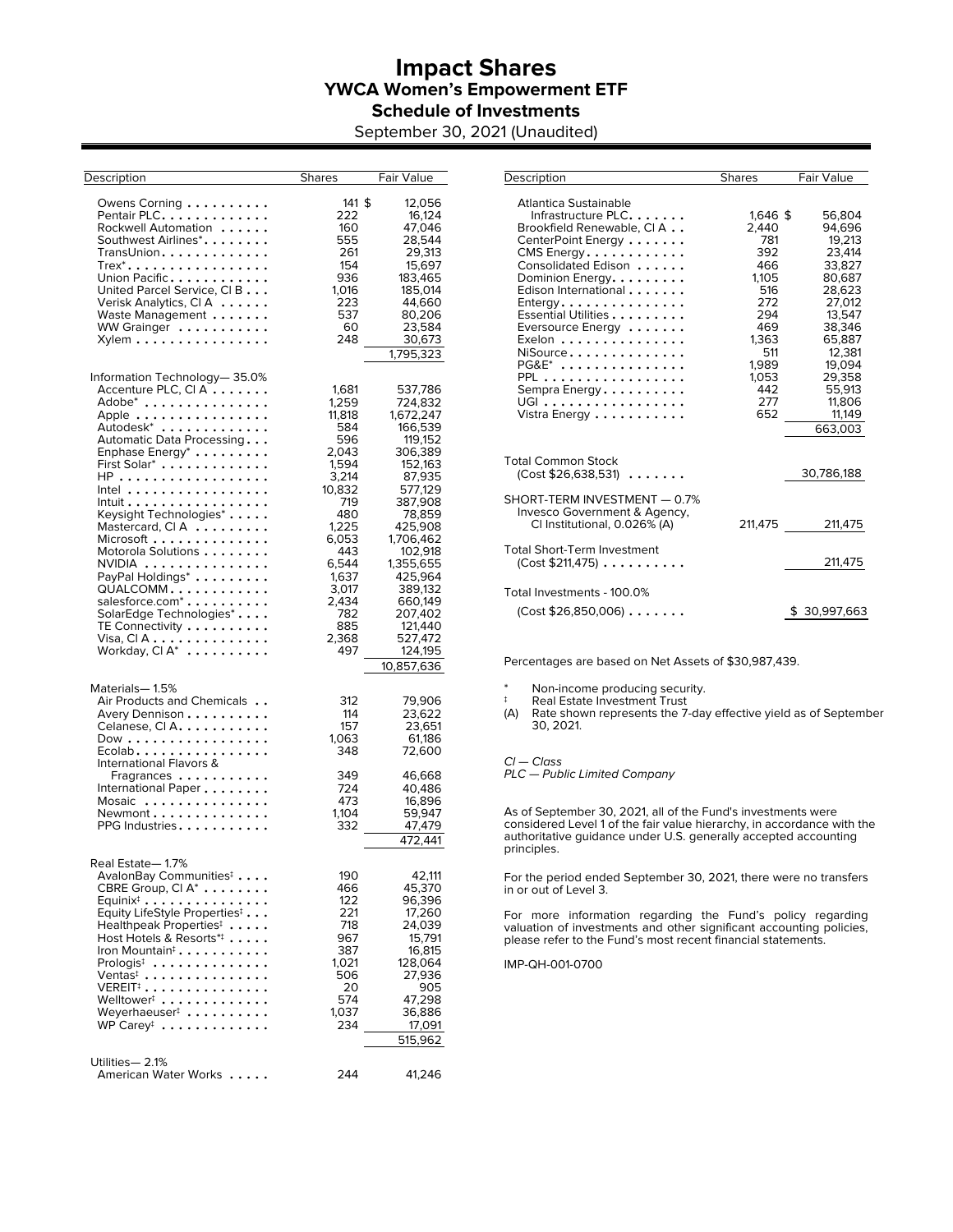## **Impact Shares NAACP Minority Empowerment ETF Schedule of Investments**

September 30, 2021 (Unaudited)

| Description                                                                                                                                                                                                                                                                                                                                                                                                                                                                                                                                            | Shares                                                                                                                                                                                          | Fair Value                                                                                                                                                                                                                                                                            |
|--------------------------------------------------------------------------------------------------------------------------------------------------------------------------------------------------------------------------------------------------------------------------------------------------------------------------------------------------------------------------------------------------------------------------------------------------------------------------------------------------------------------------------------------------------|-------------------------------------------------------------------------------------------------------------------------------------------------------------------------------------------------|---------------------------------------------------------------------------------------------------------------------------------------------------------------------------------------------------------------------------------------------------------------------------------------|
| COMMON STOCK - 99.2%                                                                                                                                                                                                                                                                                                                                                                                                                                                                                                                                   |                                                                                                                                                                                                 |                                                                                                                                                                                                                                                                                       |
| Communication Services-13.3%<br>Alphabet, CI A <sup>*</sup><br>Alphabet, CI C*<br>.<br>AT&T<br>Electronic Arts<br>Facebook, Cl $A^*$<br>Twitter* $\dots \dots \dots \dots \dots$<br>Verizon Communications                                                                                                                                                                                                                                                                                                                                             | 344 \$<br>326<br>14,398<br>569<br>4,833<br>1,564<br>8,295                                                                                                                                       | 919,691<br>868,891<br>388,890<br>80,940<br>1,640,272<br>94,450<br>448,013<br>4,441,147                                                                                                                                                                                                |
| Consumer Discretionary-10.9%<br>Amazon.com <sup>*</sup><br>Aptiv PLC <sup>*</sup><br>Autoliv.<br>Dollar Tree*<br>DR Horton<br>$e$ Bay<br>Floor & Decor Holdings, Cl A*<br>Ford Motor<br>Gap<br>General Motors*.<br>Hilton Worldwide Holdings*<br>Home Depot $\dots\dots\dots$<br>Las Vegas Sands*.<br>Lear<br>$Lowe's \ldots \ldots \ldots$<br>Marriott International, CI A*<br>McDonald's.<br>MercadoLibre*.<br>NIKE, CI B.<br>$NVR^*$<br>Royal Caribbean Cruises*.<br>$Target \ldots \ldots \ldots \ldots$<br>$Tesla^*$<br>TJX.<br>VF<br>Yum! Brands | 53<br>423<br>116<br>355<br>510<br>1,016<br>153<br>6,262<br>303<br>2,038<br>433<br>1,683<br>509<br>82<br>1,109<br>415<br>1,172<br>72<br>1,990<br>5<br>343<br>776<br>1,242<br>1,880<br>504<br>461 | 174,107<br>63,014<br>9,944<br>33,981<br>42,825<br>70,784<br>18,481<br>88,670<br>6,878<br>107,423<br>57,204<br>552,462<br>18,629<br>12,831<br>224,972<br>61,457<br>282,581<br>120,917<br>289,008<br>23,970<br>30,510<br>177,525<br>963,146<br>124,042<br>33,763<br>56,385<br>3,645,509 |
| Consumer Staples-3.9%<br>Archer-Daniels-Midland<br>$B$ unge<br>Campbell Soup $\ldots \ldots$<br>$C$ lorox $\ldots \ldots \ldots \ldots$<br>Coca-Cola<br>Constellation Brands, CI A<br>Hormel Foods<br>J M Smucker<br>Kellogg $\dots\dots\dots\dots$<br>Kimberly-Clark.<br>Kraft Heinz<br>$K$ roger $\dots\dots\dots\dots\dots$<br>Molson Coors Beverage, CIB.<br>Mondelez International, CI A<br>PepsiCo<br>Sysco<br>Tyson Foods, CIA $\ldots \ldots$<br>Walgreens Boots Alliance<br>Energy— 0.0%                                                      | 876<br>214<br>296<br>188<br>6,103<br>262<br>419<br>165<br>380<br>521<br>1,010<br>1,190<br>285<br>2,197<br>2,158<br>803<br>452<br>1,114                                                          | 52,569<br>17,402<br>12,376<br>31,135<br>320,224<br>55,201<br>17,179<br>19,805<br>24,290<br>69,001<br>37,188<br>48,112<br>13,218<br>127,821<br>324,585<br>63,035<br>35,681<br>52,414<br>1,321,236                                                                                      |
| DT Midstream                                                                                                                                                                                                                                                                                                                                                                                                                                                                                                                                           | 186                                                                                                                                                                                             | 8,601                                                                                                                                                                                                                                                                                 |
| Financials-9.3%<br>American Express.<br>Aon PLC, CIA<br>Bank of America<br>Bank of New York Mellon                                                                                                                                                                                                                                                                                                                                                                                                                                                     | 1,009<br>353<br>12,125<br>1,288                                                                                                                                                                 | 169,038<br>100,877<br>514,706<br>66,770                                                                                                                                                                                                                                               |

| Description                                                                    | <b>Shares</b>  | Fair Value           |
|--------------------------------------------------------------------------------|----------------|----------------------|
| Charles Schwab                                                                 | 2,407 \$       | 175,326              |
| Citigroup.                                                                     | 3,332          | 233,840              |
| Hannon Armstrong Sustainable                                                   |                |                      |
| Infrastructure Capital# $\,\ldots\,$                                           | 1,873          | 100,168              |
| Huntington Bancshares                                                          | 2,302<br>4,825 | 35,589               |
| JPMorgan Chase........<br>$MetLife \dots \dots \dots \dots \dots \dots$        | 1,180          | 789,804<br>72,841    |
| $Mody's  \ldots \ldots$                                                        | 248            | 88,067               |
| Morgan Stanley.                                                                | 2,371          | 230,722              |
| Nasdaq                                                                         | 175            | 33,779               |
| <b>PNC Financial Services Group</b>                                            | 679            | 132,840              |
| Prudential Financial<br>Regions Financial                                      | 626<br>1,507   | 65,855<br>32,114     |
| S&P Global                                                                     | 374            | 158,909              |
| Synchrony Financial                                                            | 848            | 41,450               |
| Travelers $\ldots \ldots \ldots$                                               | 388            | 58,980               |
|                                                                                |                | 3,101,675            |
| Health Care-11.8%                                                              |                |                      |
| Abbott Laboratories                                                            | 2,760          | 326,039              |
| AbbVie                                                                         | 2,749          | 296,535              |
| Agilent Technologies                                                           | 468            | 73,724               |
| AstraZeneca PLC ADR                                                            | 730            | 43,844               |
| Baxter International<br>Becton Dickinson                                       | 782<br>450     | 62,896<br>110,619    |
| Biogen*.                                                                       | 236            | 66,786               |
| Boston Scientific*                                                             | 2,220          | 96,326               |
| Bristol-Myers Squibb                                                           | 3,506          | 207,450              |
| $C$ igna $\ldots \ldots \ldots \ldots \ldots$                                  | 540            | 108,086              |
| CVS Health                                                                     | 2,085          | 176,933              |
| Edwards Lifesciences*<br>.<br>Gilead Sciences                                  | 967<br>1,978   | 109,474<br>138,163   |
| Illumina*                                                                      | 228            | 92,479               |
| Laboratory Corp of America                                                     |                |                      |
| Holdings*<br>Medtronic PLC                                                     | 150            | 42,216               |
|                                                                                | 2,100          | 263,235              |
| Merck.                                                                         | 3,984          | 299,238              |
| Perrigo PLC<br>$Pfizer \n\t\ldots \n\t\ldots \n\t\ldots \n\t\ldots \n\t\ldots$ | 188<br>8,855   | 8,898<br>380,854     |
| Quest Diagnostics                                                              | 197            | 28,626               |
| ResMed                                                                         | 227            | 59,826               |
| Teleflex                                                                       | 71             | 26,735               |
| Thermo Fisher Scientific                                                       | 610            | 348,511              |
| UnitedHealth Group                                                             | 1,475          | 576,342<br>3,943,835 |
|                                                                                |                |                      |
| Industrials— 8.1%                                                              |                |                      |
| 3M.<br>$\,$ AMETEK $\,.\,.\,.\,.\,.\,.\,.\,.\,.\,.\,.\,.\,$                    | 917<br>360     | 160,860<br>44,644    |
| Boeing*.                                                                       | 860            | 189,148              |
| Booz Allen Hamilton Holding,                                                   |                |                      |
| CIA                                                                            | 200            | 15,870               |
| Carrier Global.                                                                | 1,269          | 65,684               |
| $CSX$                                                                          | 3,553          | 105,666              |
| $Cummins. \ldots \ldots$<br>Deere                                              | 231<br>491     | 51,873<br>164,519    |
| Delta Air Lines*                                                               | 1,000          | 42,610               |
| Eaton PLC                                                                      | 625            | 93,319               |
| Emerson Electric                                                               | 947            | 89,207               |
| Expeditors International of                                                    |                |                      |
| Washington $\ldots \ldots \ldots$                                              | 258            | 30,735               |
| $\mathsf{FedEx.}\dots\dots\dots\dots\dots\,.$<br>General Electric              | 385<br>1,769   | 84,427<br>182,260    |
| Honeywell International $\ldots$ .                                             | 1,099          | 233,296              |
| Howmet Aerospace                                                               | 600            | 18,720               |
| IHS Markit                                                                     | 576            | 67,173               |
| Illinois Tool Works                                                            | 452            | 93,397               |
| JB Hunt Transport Services<br>Kansas City Southern                             | 126<br>139     | 21,070<br>37,619     |
| Nordson                                                                        | 81             | 19,290               |
| Rockwell Automation                                                            | 178            | 52,339               |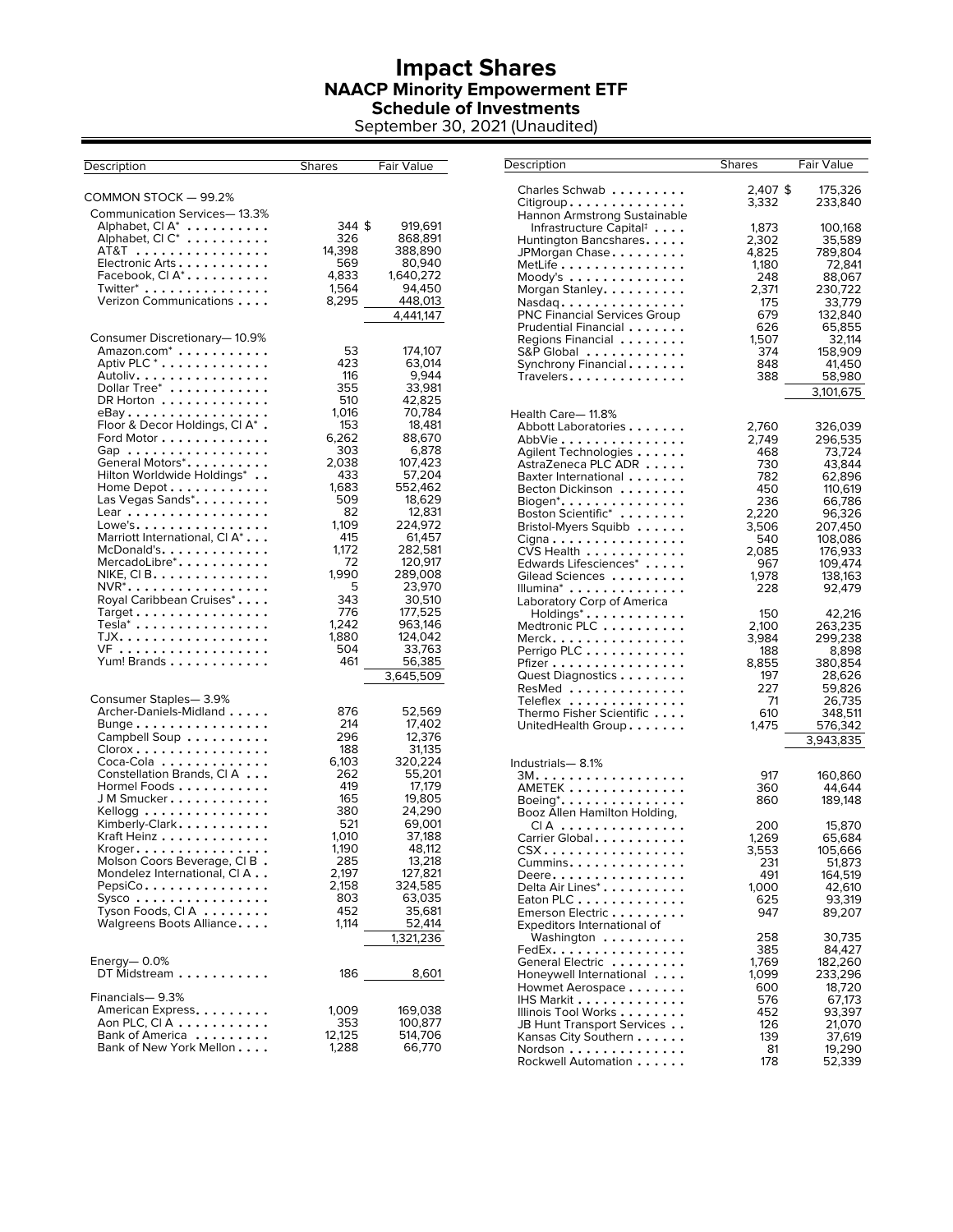#### **Impact Shares NAACP Minority Empowerment ETF Schedule of Investments**

September 30, 2021 (Unaudited)

| Description                                                                                                                                                                                                                                                                                                                                                                                                                                                   | Shares                                                                                                                                                     | Fair Value                                                                                                                                                                                                            |
|---------------------------------------------------------------------------------------------------------------------------------------------------------------------------------------------------------------------------------------------------------------------------------------------------------------------------------------------------------------------------------------------------------------------------------------------------------------|------------------------------------------------------------------------------------------------------------------------------------------------------------|-----------------------------------------------------------------------------------------------------------------------------------------------------------------------------------------------------------------------|
| Southwest Airlines*.<br>Stanley Black & Decker<br>Uber Technologies*<br>Union Pacific<br>United Airlines Holdings*<br>United Parcel Service, CIB<br>United Rentals*<br>WW Grainger<br>Xylem                                                                                                                                                                                                                                                                   | 931 \$<br>250<br>5.338<br>1,041<br>500<br>1,132<br>114<br>67<br>275                                                                                        | 47,881<br>43,828<br>239,142<br>204,047<br>23,785<br>206,137<br>40,006<br>26,335<br>34,012<br>2,728,899                                                                                                                |
| Information Technology— 34.7%<br>Accenture PLC, CIA<br>Apple<br>Automatic Data Processing<br>Cisco Systems<br>Dell Technologies, Cl C <sup>*</sup> .<br>Enphase Energy <sup>*</sup><br>First Solar*<br>HP<br>Intel<br>Mastercard, CIA<br>Microsoft<br>NVIDIA<br>PayPal Holdings <sup>*</sup><br>QUALCOMM<br>salesforce.com <sup>*</sup><br>SolarEdge Technologies*<br>Visa, CI A ..............<br>Workday, Cl $\mathsf{A}^{*}\; \ldots \ldots \ldots \ldots$ | 2,256<br>12,757<br>663<br>3,047<br>889<br>3,254<br>2,543<br>4,316<br>14,533<br>1,365<br>6,449<br>8,780<br>1,825<br>4,049<br>3,267<br>1,244<br>2,639<br>667 | 721,740<br>1,805,115<br>132,547<br>165,848<br>92,492<br>488,002<br>242,755<br>118,086<br>774,318<br>474,583<br>1,818,102<br>1,818,865<br>474,883<br>522,240<br>886,076<br>329,934<br>587,837<br>166,677<br>11,620,100 |
| Materials-1.7%<br>Albemarle<br>CF Industries Holdings.<br>DuPont de Nemours<br>Eastman Chemical<br>Ecolab.<br>$FMC$<br>Freeport-McMoRan, CIB<br>International Flavors &<br>Fragrances<br>Martin Marietta Materials<br>Mosaic<br>Newmont<br>PPG Industries.<br>Vulcan Materials                                                                                                                                                                                | 146<br>327<br>841<br>211<br>387<br>196<br>2,343<br>388<br>94<br>528<br>1,230<br>369<br>202                                                                 | 31,970<br>18,253<br>57,179<br>21,256<br>80,736<br>17,946<br>76,218<br>51,883<br>32,118<br>18,860<br>66,789<br>52,771<br>34,170<br>560,149                                                                             |
| Real Estate-1.4%<br>AvalonBay Communities <sup>‡</sup><br>Crown Castle International <sup>#</sup> .<br>$Equinix^{\ddagger}$<br>Equity Residential <sup>#</sup><br>Healthpeak Properties <sup>‡</sup><br>Iron Mountain <sup>‡</sup><br>Regency Centers <sup>‡</sup> .<br>Ventas <sup>#</sup><br>Welltower <sup>†</sup>                                                                                                                                         | 211<br>663<br>135<br>524<br>802<br>433<br>234<br>566<br>642                                                                                                | 46,766<br>114,911<br>106,667<br>42,402<br>26,851<br>18,814<br>15,755<br>31,249<br>52,901<br>456,316                                                                                                                   |
| Utilities-4.1%<br>$AES$<br>Alliant Energy<br>American Electric Power<br>American Water Works<br>Atlantica Sustainable                                                                                                                                                                                                                                                                                                                                         | 1,012<br>374<br>772<br>273                                                                                                                                 | 23,104<br>20,936<br>62,671<br>46,148                                                                                                                                                                                  |
| Infrastructure PLC<br>Avangrid<br>CMS Energy $\dots \dots \dots \dots$<br>Consolidated Edison                                                                                                                                                                                                                                                                                                                                                                 | 2,634<br>89<br>438<br>521                                                                                                                                  | 90,899<br>4,325<br>26,162<br>37,819                                                                                                                                                                                   |

| Description                                                                                                                                                                                                                                                                                                                                                                                                                                       | <b>Shares</b>                                                                                                                               | <b>Fair Value</b>                                                                                                                                                                               |
|---------------------------------------------------------------------------------------------------------------------------------------------------------------------------------------------------------------------------------------------------------------------------------------------------------------------------------------------------------------------------------------------------------------------------------------------------|---------------------------------------------------------------------------------------------------------------------------------------------|-------------------------------------------------------------------------------------------------------------------------------------------------------------------------------------------------|
| Dominion Energy.<br>DTE Energy $\dots \dots \dots \dots$<br>Duke Energy<br>Edison International<br>$E$ ntergy. $\dots \dots \dots \dots$<br>Eversource Energy<br>Exelon $\dots\dots\dots\dots\dots$<br>FirstEnergy<br>NextEra Energy.<br>NiSource<br>NRG Energy.<br>OGE Energy.<br>$PPL \ldots$<br>.<br>Public Service Enterprise Group<br>Sempra Energy<br>Southern<br>WEC Energy Group $\ldots \ldots$<br>Xcel Energy $\dots \dots \dots \dots$ | $1.232$ \$<br>293<br>1.192<br>574<br>302<br>524<br>1.518<br>821<br>3,029<br>572<br>363<br>285<br>1.174<br>773<br>492<br>1.641<br>480<br>825 | 89,961<br>32.731<br>116,327<br>31.840<br>29.992<br>42,842<br>73,380<br>29.244<br>237.837<br>13,860<br>14.821<br>9.394<br>32,731<br>47.076<br>62,238<br>101,693<br>42,336<br>51,563<br>1,371,930 |
| <b>Total Common Stock</b><br>$(Cost $28,228,261) \ldots$                                                                                                                                                                                                                                                                                                                                                                                          |                                                                                                                                             | 33,199,397                                                                                                                                                                                      |
| SHORT-TERM INVESTMENT - 0.8%<br>Invesco Government & Agency,<br>CI Institutional, 0.026% (A)                                                                                                                                                                                                                                                                                                                                                      |                                                                                                                                             | 258,140 258,140                                                                                                                                                                                 |
| <b>Total Short-Term Investment</b><br>(Cost \$258,140)                                                                                                                                                                                                                                                                                                                                                                                            |                                                                                                                                             | 258,140                                                                                                                                                                                         |
| Total Investments - 100.0%<br>$(Cost $28,486,401)$                                                                                                                                                                                                                                                                                                                                                                                                |                                                                                                                                             | 33,457,537                                                                                                                                                                                      |

Percentages are based on Net Assets of \$33,466,270.

\* Non-income producing security.<br> **Example 15 Real Figure** Investment Trust

Real Estate Investment Trust

(A) Rate shown represents the 7-day effective yield as of September 30, 2021.

ADR — American Depositary Receipt

Cl — Class

PLC — Public Limited Company

As of September 30, 2021, all of the Fund's investments were considered Level 1 of the fair value hierarchy, in accordance with the authoritative guidance under U.S. generally accepted accounting principles.

For the period ended September 30, 2021, there were no transfers in or out of Level 3.

For more information regarding the Fund's policy regarding valuation of investments and other significant accounting policies, please refer to the Fund's most recent financial statements.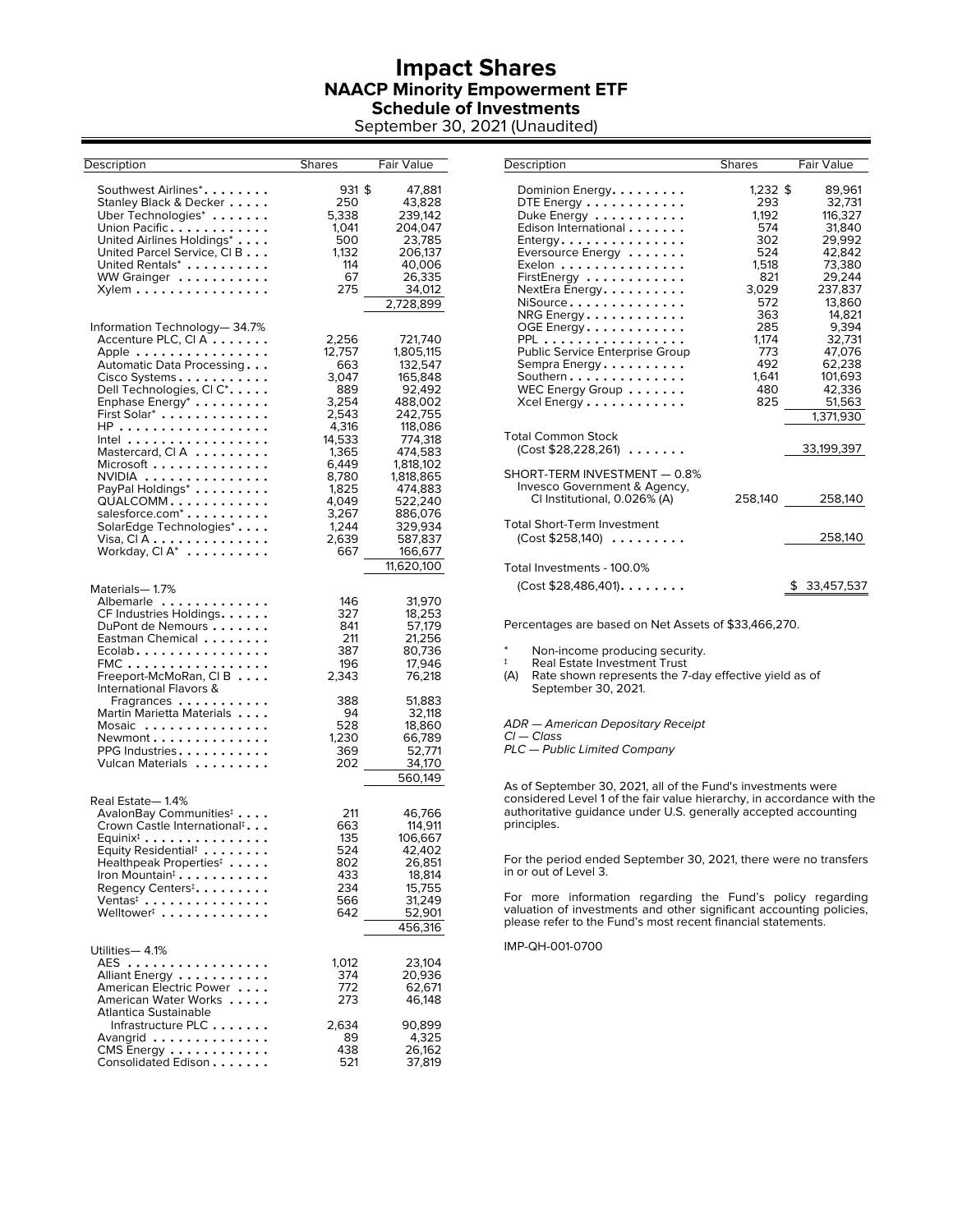## **Impact Shares Sustainable Development Goals Global Equity ETF Schedule of Investments**

September 30, 2021 (Unaudited)

| Description                                                              | <b>Shares</b> | Fair Value        |
|--------------------------------------------------------------------------|---------------|-------------------|
| COMMON STOCK - 98.9%                                                     |               |                   |
| Australia — 3.6%                                                         |               |                   |
| Aurizon Holdings                                                         | 1,384 \$      | 3,792             |
| Australia & New Zealand<br>Banking Group                                 | 2,357         | 47,967            |
| Brambles                                                                 | 1,151         | 8,962             |
| $D$ exus $^{\ddagger}$                                                   | 668           | 5,216             |
| Downer EDI<br>Fortescue Metals Group.                                    | 499<br>1,366  | 2,330<br>14,774   |
| Mirvac Group $^{\ddagger}$                                               | 3,105         | 6,712             |
| National Australia Bank<br>Newcrest Mining                               | 2,703<br>648  | 54,384<br>10,606  |
| OZ Minerals                                                              | 252           | 4,101             |
| Qantas Airways<br>QBE Insurance Group                                    | 652<br>1,188  | 2,673<br>10,014   |
| Scentre Group <sup>#</sup> $\dots \dots \dots$                           | 1,320         | 2,853             |
| $Stockland^{\ddagger}$                                                   | 1,948<br>701  | 6,309<br>4,176    |
| Sydney Airport. $\ldots \ldots \ldots$<br>Vicinity Centres $^{\ddagger}$ | 2,926         | 3,533             |
| <b>Total Australia</b>                                                   |               | 188,402           |
| Canada — 6.2%                                                            |               |                   |
| Agnico Eagle Mines<br>$B2Gold$                                           | 195<br>785    | 10,116<br>2.684   |
| Bank of Nova Scotia                                                      | 1,025         | 63,089            |
| $\mathsf{CAE}^* \ldots \ldots \ldots \ldots \ldots$                      | 233           | 6,961             |
| Gildan Activewear<br>Kinross Gold                                        | 162<br>978    | 5,919<br>5,243    |
| Lundin Mining                                                            | 503           | 3,618             |
| Ritchie Bros Auctioneers<br>Royal Bank of Canada                         | 86<br>1,184   | 5,307<br>117,811  |
| Stantec                                                                  | 86            | 4.040             |
| Thomson Reuters<br>Toronto-Dominion Bank                                 | 136<br>1,511  | 15,038<br>100,030 |
| Yamana Gold                                                              | 720           | 2,842             |
| <b>Total Canada</b>                                                      |               | 342,698           |
| France $-3.4%$                                                           |               | 48,042            |
| AXA<br>BNP Paribas                                                       | 1,722<br>955  | 61,329            |
| $Covivio‡ \ldots \ldots \ldots \ldots$                                   | 36            | 3,036             |
| Kering $\ldots\ldots\ldots\ldots\ldots$ .<br>Societe Generale            | 61<br>649     | 43,526<br>20,444  |
| Valeo                                                                    | 194           | 5,450             |
| <b>Total France</b>                                                      |               | 181,827           |
| Germany - 4.9%<br>Bayerische Motoren Werke                               | 272           | 26,075            |
| Commerzbank                                                              | 782           | 5,213             |
| $\mathsf{SAP}\ \dots\dots\dots\dots\dots\$                               | 899           | 121,713           |
| Siemens.                                                                 | 673           | 110,636           |
| <b>Total Germany</b><br>Italy — 1.1%                                     |               | 263,637           |
| Intesa Sanpaolo                                                          | 14,432        | 41,016            |
| UniCredit                                                                | 1,753         | 23,352            |
| <b>Total Italy</b>                                                       |               | 64,368            |
| Japan — 4.6%<br>ANA Holdings                                             | 31            | 809               |
| $\overline{\mathsf{Asics}} \ldots \ldots \ldots \ldots$                  | 22            | 507               |
| Astellas Pharma<br>Bridgestone $\ldots \ldots \ldots$                    | 1,244<br>406  | 20,595<br>19,356  |
| Canon                                                                    | 700           | 17,237            |
| East Japan Railway<br>Eisai                                              | 129<br>192    | 9,090<br>14,484   |
| Fast Retailing                                                           | 53            | 39,278            |
| FUJIFILM Holdings                                                        | 265           | 22,951            |

| Description                                                                                                                                                                                                       | <b>Shares</b>                                                 | Fair Value                                                                             |
|-------------------------------------------------------------------------------------------------------------------------------------------------------------------------------------------------------------------|---------------------------------------------------------------|----------------------------------------------------------------------------------------|
| Fujitsu<br>Konica Minolta<br>Mizuho Financial Group<br>NEC.<br>Nidec<br>Takeda Pharmaceutical.                                                                                                                    | 126 \$<br>15<br>1,752<br>169<br>209<br>618                    | 22,994<br>81<br>24,943<br>9,217<br>23,324<br>20,540                                    |
| Total Japan                                                                                                                                                                                                       |                                                               | 245,406                                                                                |
| South Africa — 0.8%<br>Anglo American Platinum<br>AngloGold Ashanti.<br>Gold Fields<br>Impala Platinum Holdings<br>Nedbank Group<br>Standard Bank Group<br>Vodacom Group                                          | 45<br>315<br>687<br>629<br>293<br>1.035<br>558                | 3,898<br>4,973<br>5,624<br>7,171<br>3,406<br>9,841<br>5,337                            |
| Total South Africa                                                                                                                                                                                                |                                                               | 40,250                                                                                 |
| Spain — 0.8%<br>Atlantica Sustainable<br>Infrastructure PLC.<br>Industria de Diseno Textil                                                                                                                        | 344<br>919                                                    | 11,872<br>33,873                                                                       |
| Total Spain                                                                                                                                                                                                       |                                                               | 45,745                                                                                 |
| Switzerland - 8.8%<br>Barry Callebaut<br>Nestle<br>Novartis<br>Sonova Holding                                                                                                                                     | 2<br>2,389<br>2,034<br>44                                     | 4,550<br>288,900<br>167,683<br>16,770                                                  |
| Total Switzerland                                                                                                                                                                                                 |                                                               | 477,903                                                                                |
| United Kingdom — 3.6%<br>GlaxoSmithKline PLC<br>ITV PLC $\,\ldots\ldots\ldots\ldots\,$<br>Lloyds Banking Group PLC $\ldots$<br>Mondi PLC.<br>Natwest Group PLC<br>Pearson PLC<br>Pennon Group PLC<br>Unilever PLC | 4,127<br>2,887<br>58,504<br>387<br>4,260<br>592<br>312<br>802 | 78,050<br>4,147<br>36,710<br>9,540<br>12,909<br>5,678<br>4,763<br>43,278               |
| Total United Kingdom                                                                                                                                                                                              |                                                               | 195,075                                                                                |
| United States - 61.1%<br>Communication Services-6.2%<br>Alphabet, CI A <sup>*</sup><br>Alphabet, CI C <sup>*</sup><br>Interpublic Group                                                                           | 68\$<br>54<br>321                                             | 181,799<br>143,927<br>11,771<br>337,497                                                |
| Consumer Discretionary-6.5%<br>Ford Motor<br>$\mathsf{Gap}\ldots\ldots\ldots\ldots\ldots\ldots$<br>General Motors*<br>Lululemon Athletica*<br>.<br>McDonald's<br>NIKE, CI B<br>VF.<br>Yum! Brands                 | 3,307<br>167<br>1,075<br>96<br>616<br>43<br>268<br>244        | 46,827<br>3,791<br>56,664<br>38,851<br>148,524<br>6,245<br>17,953<br>29,843<br>348,698 |
| Consumer Staples- 5.4%<br>Colgate-Palmolive<br>Mondelez International, CIA.<br>$PepsiCo \ldots \ldots$                                                                                                            | 696<br>1,158<br>1,136                                         | 52,604<br>67,372<br>170,866<br>290,842                                                 |
| Financials- 11.6%<br>Bank of America<br>Hannon Armstrong Sustainable<br>Infrastructure Capital $^{\ddagger}$                                                                                                      | 6,380<br>228                                                  | 270,831<br>12,193                                                                      |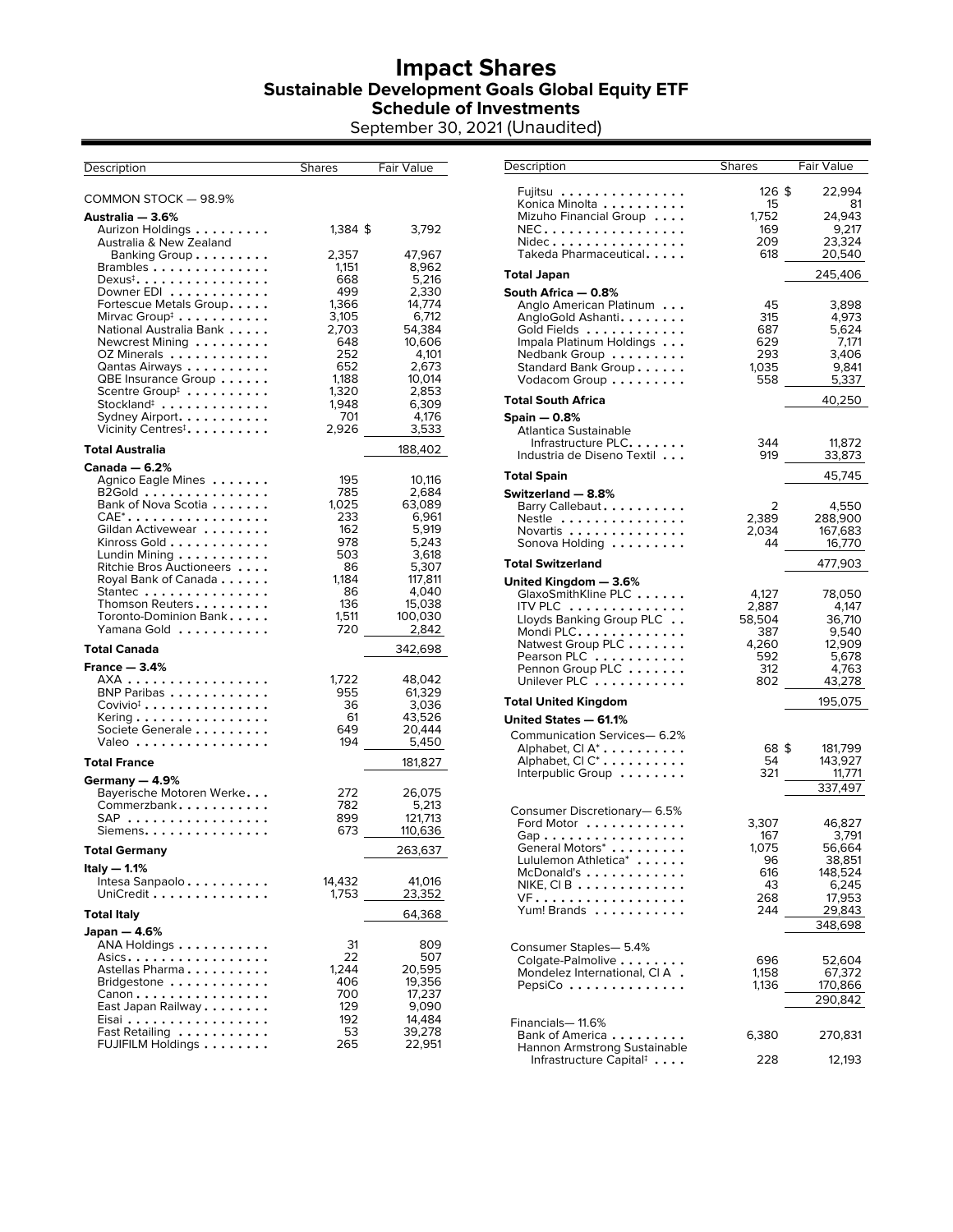#### **Impact Shares Sustainable Development Goals Global Equity ETF Schedule of Investments**

September 30, 2021 (Unaudited)

| Description                                                                                                                                                                                                                                                                                                                        | Shares                                                                                   | Fair Value                                                                                                                             |
|------------------------------------------------------------------------------------------------------------------------------------------------------------------------------------------------------------------------------------------------------------------------------------------------------------------------------------|------------------------------------------------------------------------------------------|----------------------------------------------------------------------------------------------------------------------------------------|
| JPMorgan Chase<br>$Mody^Ts$<br>Morgan Stanley                                                                                                                                                                                                                                                                                      | 1,798\$<br>131<br>67                                                                     | 294.315<br>46,519<br>6,520<br>630,378                                                                                                  |
| Health Care-7.9%<br>AbbVie<br>Anthem<br>Edwards Lifesciences*.<br>Medtronic PLC                                                                                                                                                                                                                                                    | 1,447<br>203<br>509<br>1,106                                                             | 156,088<br>75,678<br>57,624<br>138,637<br>428,027                                                                                      |
| Industrials-2.0%<br>$\text{CSX}$<br>Nordson.<br>United Airlines Holdings*<br>Verisk Analytics, CIA<br>Xylem                                                                                                                                                                                                                        | 1,491<br>43<br>267<br>132<br>146                                                         | 44,342<br>10,241<br>12,701<br>26,435<br>18,057<br>111,776                                                                              |
| Information Technology-20.2%<br>Accenture PLC, CI A<br>Cisco Systems<br>Dell Technologies, Cl C*.<br>Enphase Energy <sup>*</sup><br>First Solar <sup>*</sup><br>Hewlett Packard Enterprise.<br>HP<br>Intel $\ldots \ldots \ldots \ldots$<br>QUALCOMM<br>salesforce.com <sup>*</sup><br>SolarEdge Technologies*<br>Western Digital* | 522<br>3,507<br>205<br>423<br>371<br>1,081<br>1,013<br>3,365<br>937<br>756<br>169<br>252 | 166,998<br>190,886<br>21,328<br>63,438<br>35,416<br>15,404<br>27,716<br>179,287<br>120.854<br>205,042<br>44,822<br>14,223<br>1,085,414 |
| Materials-0.6%<br>Newmont                                                                                                                                                                                                                                                                                                          |                                                                                          | 655 35,566                                                                                                                             |
| Real Estate-0.3%<br>Healthpeak Properties <sup>‡</sup>                                                                                                                                                                                                                                                                             |                                                                                          | 427 — 10<br>14,296                                                                                                                     |
| Utilities-0.4%<br>Brookfield Renewable, CI A                                                                                                                                                                                                                                                                                       |                                                                                          | 561 11<br>21,772                                                                                                                       |
| <b>Total United States</b>                                                                                                                                                                                                                                                                                                         |                                                                                          | 3,304,266                                                                                                                              |
| <b>Total Common Stock</b><br>$(Cost $4,949,775) \ldots \ldots$                                                                                                                                                                                                                                                                     |                                                                                          | 5,349,577                                                                                                                              |
| PREFERRED STOCK-0.1%                                                                                                                                                                                                                                                                                                               |                                                                                          |                                                                                                                                        |
| Germany - 0.1%<br>Bayerische Motoren Werke                                                                                                                                                                                                                                                                                         | 46                                                                                       | 3,517                                                                                                                                  |
| <b>Total Germany</b>                                                                                                                                                                                                                                                                                                               |                                                                                          | 3,517                                                                                                                                  |
| <b>Total Preferred Stock</b><br>(Cost \$4,006)                                                                                                                                                                                                                                                                                     |                                                                                          | 3,517                                                                                                                                  |
| WARRANT $-0.0%$<br>Occidental Petroleum<br>Expires, 8/6/27                                                                                                                                                                                                                                                                         |                                                                                          |                                                                                                                                        |
| Strike Price 22.00*<br><b>Total Warrants</b>                                                                                                                                                                                                                                                                                       |                                                                                          | 21<br>249                                                                                                                              |
| $(Cost $-)$                                                                                                                                                                                                                                                                                                                        |                                                                                          | 249                                                                                                                                    |

| Description                                                                                  | <b>Shares</b> | <b>Fair Value</b> |
|----------------------------------------------------------------------------------------------|---------------|-------------------|
| SHORT-TERM INVESTMENT - 1.4%<br>Invesco Government & Agency,<br>CI Institutional, 0.026% (A) | 77,536 \$     | 77,536            |
| Total Short-Term Investment<br>(Cost \$77,536)                                               |               | 77,536            |
| Total Investments - 100.4%<br>(Cost \$5,031,317)                                             |               | 5,430,879         |

Percentages are based on Net Assets of \$5,410,912.

\* Non-income producing security.

‡ Real Estate Investment Trust

(A) Rate shown represents the 7-day effective yield as of September 30, 2021.

Cl — Class PLC — Public Limited Company

As of September 30, 2021, all of the Fund's investments were considered Level 1 of the fair value hierarchy, in accordance with the authoritative guidance under U.S. generally accepted accounting principles.

For the period ended September 30, 2021, there were no transfers in or out of Level 3.

For more information regarding the Fund's policy regarding valuation of investments and other significant accounting policies, please refer to the Fund's most recent financial statements.